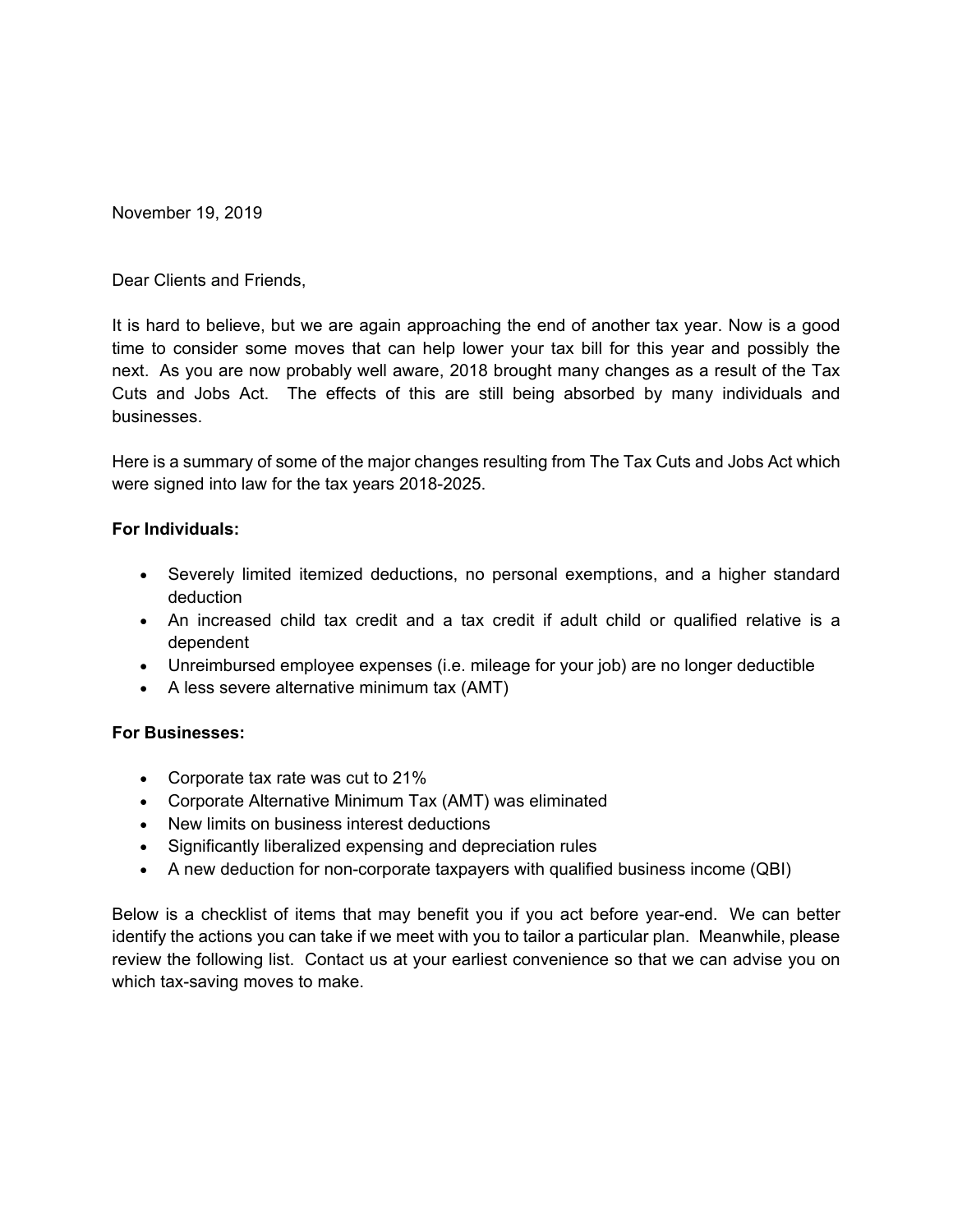## **Year-End Tax Planning Moves for Individuals**

- **Surtax on Unearned Income for Higher Income Earners**  The surtax is 3.8% of the lesser of:
	- (1) Net Investment Income (NII) (eg bonds, stocks, mutual funds, etc.)

or

(2) The excess of modified adjusted gross income (MAGI) over a threshold amount (\$250,000 for joint filers or surviving spouses, \$125,000 for a married individual filing a separate return, and \$200,000 in any other case).

Some taxpayers should consider ways to minimize (e.g. - through deferral) additional NII for the balance of the year, others should try to see if they can reduce MAGI other than NII, and other individuals will need to consider ways to minimize both NII and other types of MAGI.

## **An additional Medicare Tax for Higher-Income Earners**

This applies to individuals for whom the sum of their wages received with respect to employment and their self-employment income is in excess of \$250,000 for joint filers, \$125,000 for married couples filing separately, and \$200,000 in any other case.

Employers must withhold the additional Medicare tax from wages in excess of \$200,000 regardless of filing status or other income.

Self-employed persons must take it into account in figuring estimated tax.

There could be situations where an employee may need to have more withheld toward the end of the year to cover the tax. For example, if you earn \$200,000 from one employer during the first half of the year and a like amount from another employer during the balance of the year, you would owe the additional Medicare tax, but there would be no withholding by either employer for the additional Medicare tax since wages from each employer don't exceed \$200,000.

# **Long-term Capital Gain**

Long term capital gain from sales of assets held for over one year is taxed at 0%, 15% or 20%, depending on your taxable income. The 0% rate generally applies to the excess of long-term capital gain over any short-term capital loss to the extent that it, when added to regular taxable income, is not more than the "maximum zero rate amount" (e.g. - \$78,750 for a married couple).

**Postpone income until 2020 and accelerate deductions into 2019**

Deferring income and accelerating deduction may enable you to claim larger deductions, credits, and other tax breaks for 2019 that are phased out over varying levels of adjusted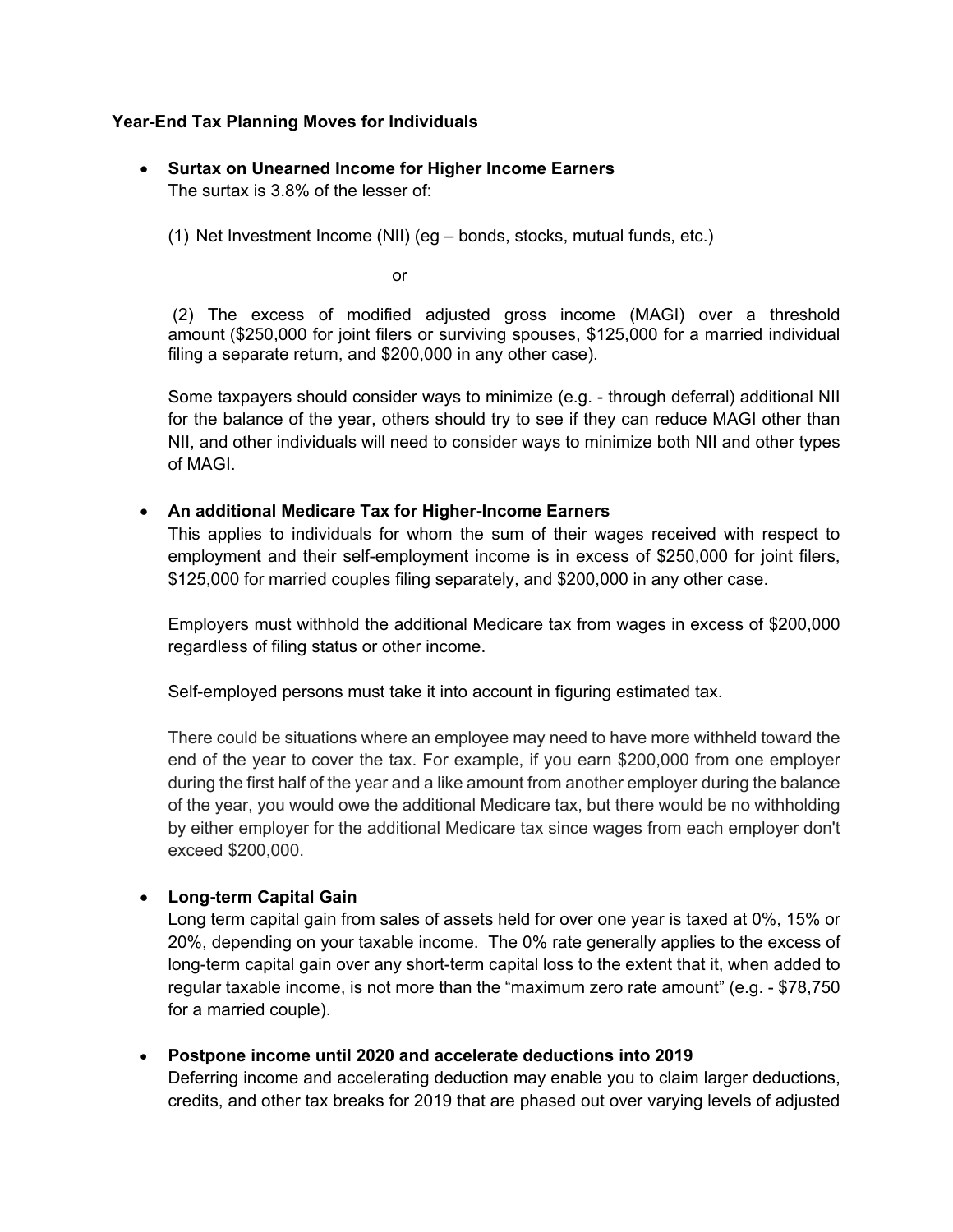gross income (AGI). These include deductible IRA contributions, child tax credits, higher education tax credits, and deductions for student loan interest. Postponing income is also desirable for those taxpayers who anticipate being in a lower tax bracket next year due to changed financial circumstances.

### **Roth IRA**

If you believe a Roth IRA is better than a traditional IRA consider converting traditional-IRA money invested in beaten-down stocks (or mutual funds) into a Roth IRA if eligible to do so. Keep in mind, however, that such a conversion will increase your AGI for 2019 and possibly reduce tax breaks.

As a reminder, a Roth IRA is one in which you fund with after-tax dollars. As a result, your money grows tax free and remains tax free when you withdraw in retirement.

### **Payroll Bonuses**

If you have a bonus coming your way at the end of 2019, it may be of benefit to have your employer defer it until 2020. This could cut as well as defer your tax.

### **Itemized Deductions**

Starting last year, many taxpayers who routinely claimed itemized deductions were no longer able to do so on their Federal return. That is because the basic standard deduction was increased. For the 2019 tax year, it is as follows:

- o \$24,400 for joint filers, o \$18,350 for heads of
- $\circ$  \$12,200 for singles,

household

o \$12,000 for married filing separately

Many itemized deductions were also either cut back or abolished. For example:

(1) No more than \$10,000 of state and local taxes may be deducted.

(2) Miscellaneous itemized deductions (eg – investment advisory fees) and unreimbursed employee expenses are no longer deductible.

(3) Personal casualty and theft losses are deductible only if they're attributable to a federally declared disaster and only to the extent the \$100-per-casualty and 10%-of-AGI limits are met.

You can still itemize medical expenses to the extent they exceed 10% of your adjusted gross income, state and local taxes up to \$10,000, your charitable contributions, and interest deductions on a restricted amount of qualifying residence debt. But, payments of those items will not save taxes if they do not cumulatively exceed the new, higher standard deduction.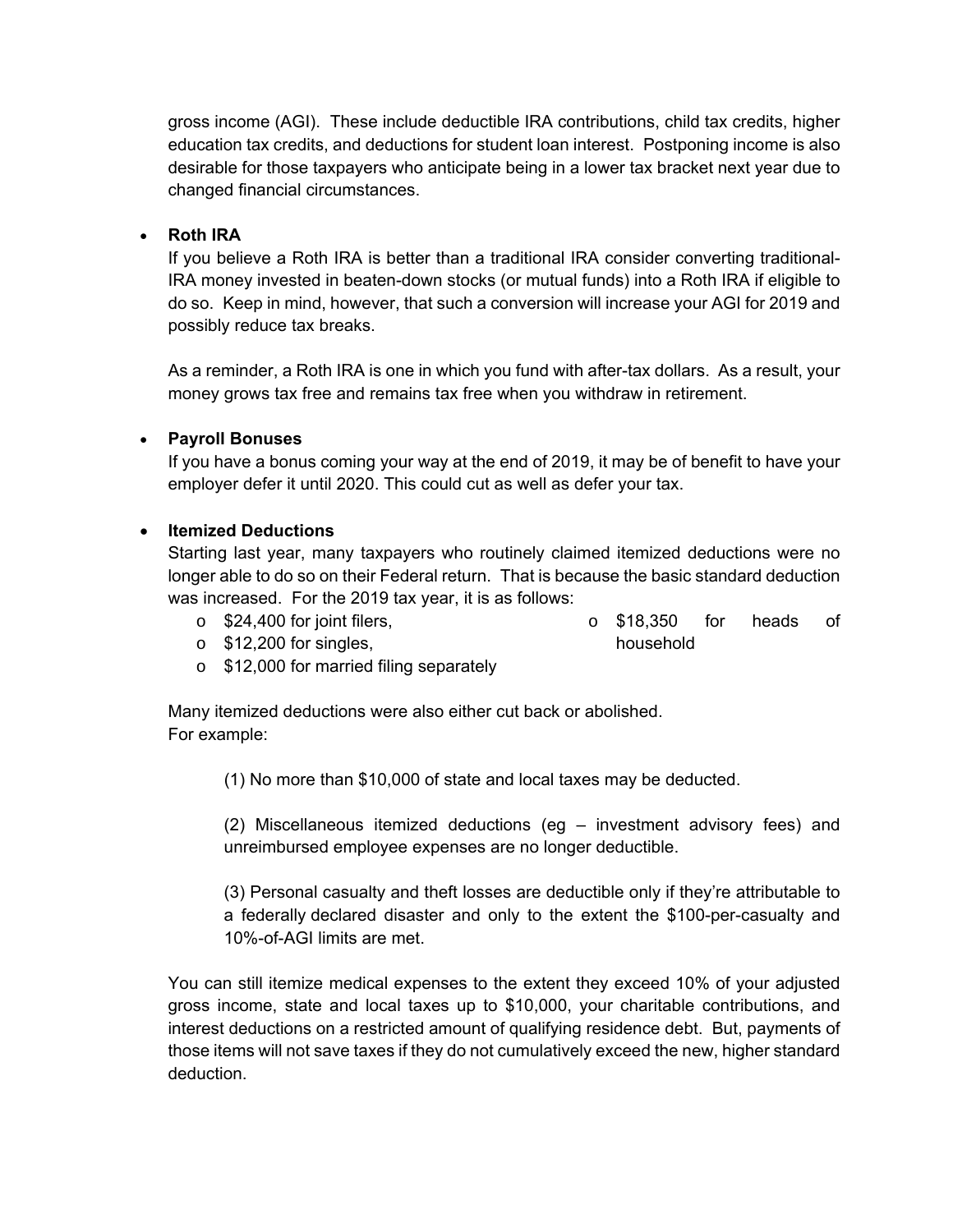Here are some possibly strategies to help with these new limitations.

- $\circ$  Some of you may be able to apply a "bunching strategy" to pull or push discretionary medical expenses and charitable contributions into the year where they will do some tax good. For example, if you know you will be able to itemize deductions this year but not next year, you may be able to make two years' worth of charitable contributions this year, instead of spreading out donations over 2019 and 2020.
- $\circ$  Consider using a credit card to pay deductible expenses before the end of the year. Doing so will increase your 2019 deductions even if you do not pay your credit card bill until after the end of the year.
- $\circ$  If you expect to owe state and local income taxes when you file your return next year and you will be itemizing in 2019, consider asking your employer to increase withholding of state and local taxes (or pay estimated tax payments of state and local taxes) before year-end to pull the deduction of those taxes into 2019. But remember that state and local tax deductions are limited to \$10,000 per year, so this strategy is not a good one if it causes your 2019 state and local tax payments to exceed \$10,000.
- o Take required minimum distributions (RMDs) from your IRA or 401(k) plan (or other employer-sponsored retirement plan). RMDs from IRAs must begin by April 1 of the year following the year you reach age 70-1/2. Failure to take a required withdrawal can result in a penalty of 50% of the amount of the RMD not withdrawn.

Thus, if you turn age 70-1/2 in 2019, you can delay the first required distribution to 2020, but if you do, you will have to take a double distribution in 2020 – the amount required for 2019 plus the amount required for 2020. Think twice before delaying 2019 distributions to 2020, as bunching income into 2020 might push you into a higher tax bracket or have a detrimental impact on various income tax deductions that are reduced at higher income levels. However, it could be beneficial to take both distributions in 2019 if you will be in a substantially lower bracket that year.

If you are age 70-1/2 or older by the end of 2019, have traditional IRAs, and particularly if you can't itemize your deductions, consider making 2019 charitable donations via qualified charitable distributions from your IRAs. Such distributions are made directly to charities from your IRAs, and the amount of the contribution is neither included in your gross income nor deductible on Schedule A, Form 1040. However, the amount of the qualified charitable distribution reduces the amount of your required minimum distribution, resulting in tax savings.

If you were younger than age 70-1/2 at the end of 2019 and you anticipate that in the year that you turn 70-1/2 and/or in later years you will not itemize your deductions, and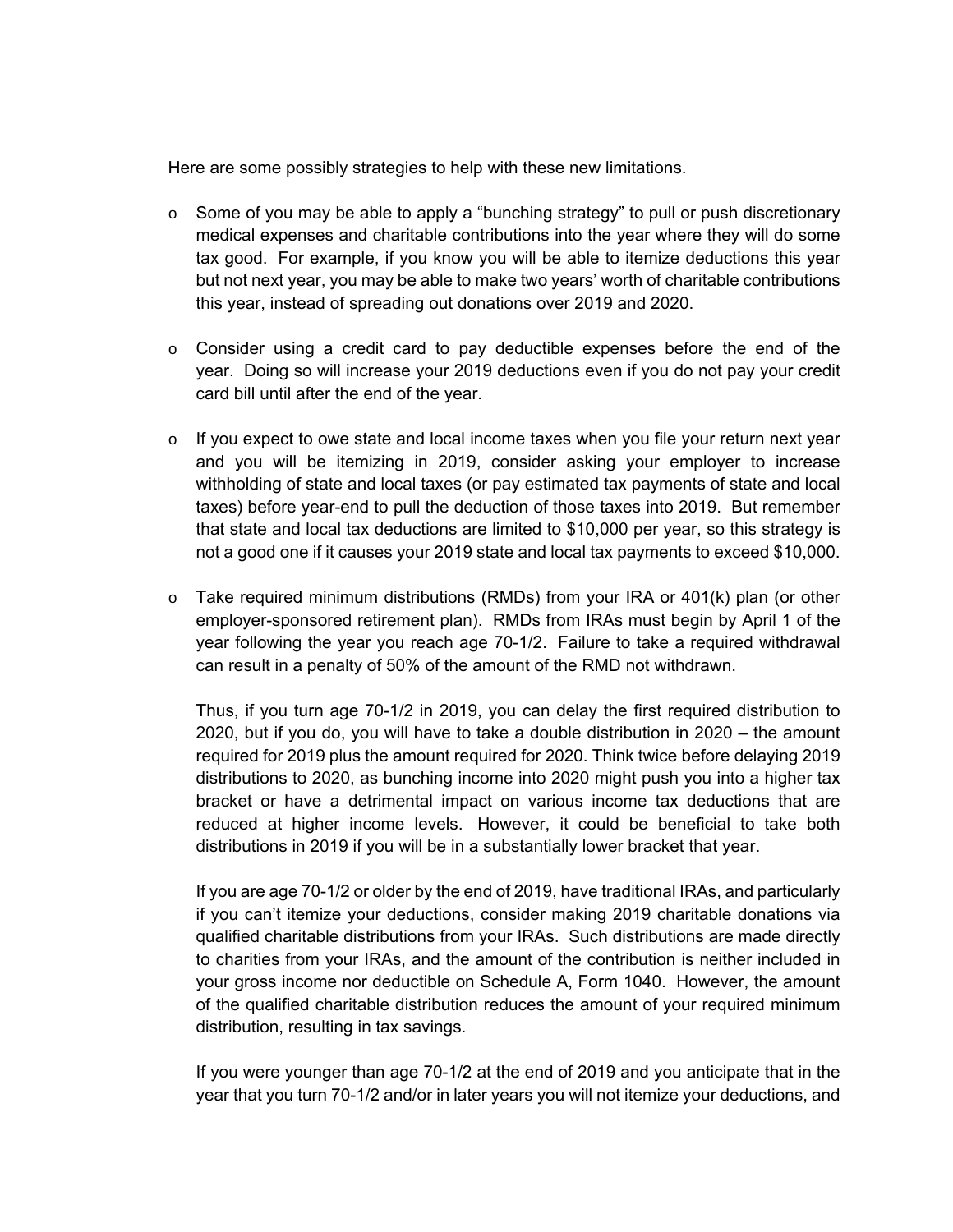you do not have any traditional IRAs, establish and contribute as much as you can to one or more traditional IRAs in 2019. If this applies to you, except that you already have one or more traditional IRAs, make maximum contributions to one or more traditional IRAs in 2019. Then, when you reach age 70-1/2, do the steps in the immediately preceding paragraph. Doing all of this will allow you to, in effect, convert nondeductible charitable contributions that you make in the year you turn 70-1/2 and later years, into deductible-in-2019 IRA contributions and reductions of gross income from age 70-1/2 and later year distributions from the IRAs.

- o Take an eligible rollover distribution from a qualified retirement plan before the end of 2019 if you are facing a penalty for underpayment of estimated tax and the option to have your employer increase your withholding is unavailable or will not sufficiently address the problem. Income tax will be withheld from the distribution and will be applied toward the taxes owed for 2019. You can then timely roll over the gross amount of the distribution, i.e., the net amount you received plus the amount of withheld tax, to a traditional IRA. No part of the distribution will be includible in income for 2019, but the withheld tax will be applied pro rata over the full 2019 tax year to reduce previous underpayments of estimated tax.
- $\circ$  Consider increasing the amount you set aside for next year in your employer's health flexible spending account (FSA) if you set aside too little for this year.
- $\circ$  If you become eligible in December of 2019 to make health savings account (HSA) contributions, you can make a full year's worth of deductible HSA contributions for 2019.
- o Make gifts sheltered by the annual gift tax exclusion before the end of the year if doing so may save gift and estate taxes. The exclusion applies to gifts of up to \$15,000 made in 2019 to each of an unlimited number of individuals. You cannot carry over unused exclusions from one year to the next. Such transfers may save family income taxes where income-earning property is given to family members in lower income tax brackets who are not subject to the kiddie tax.

### Y**ear-End Tax-Planning Moves for Businesses & Business Owners**

### **Qualified Business Income (QBI)**

Taxpayers other than corporations may be entitled to a deduction of up to 20% of their qualified business income (QBI).

For 2019, if your taxable income exceeds \$321,400 for a married couple filing jointly, \$160,700 for singles and heads of household, and \$160,725 for marrieds filing separately, the deduction may be limited based on whether you are engaged in a service-type trade or business (such as law, accounting, health, or consulting), the amount of W-2 wages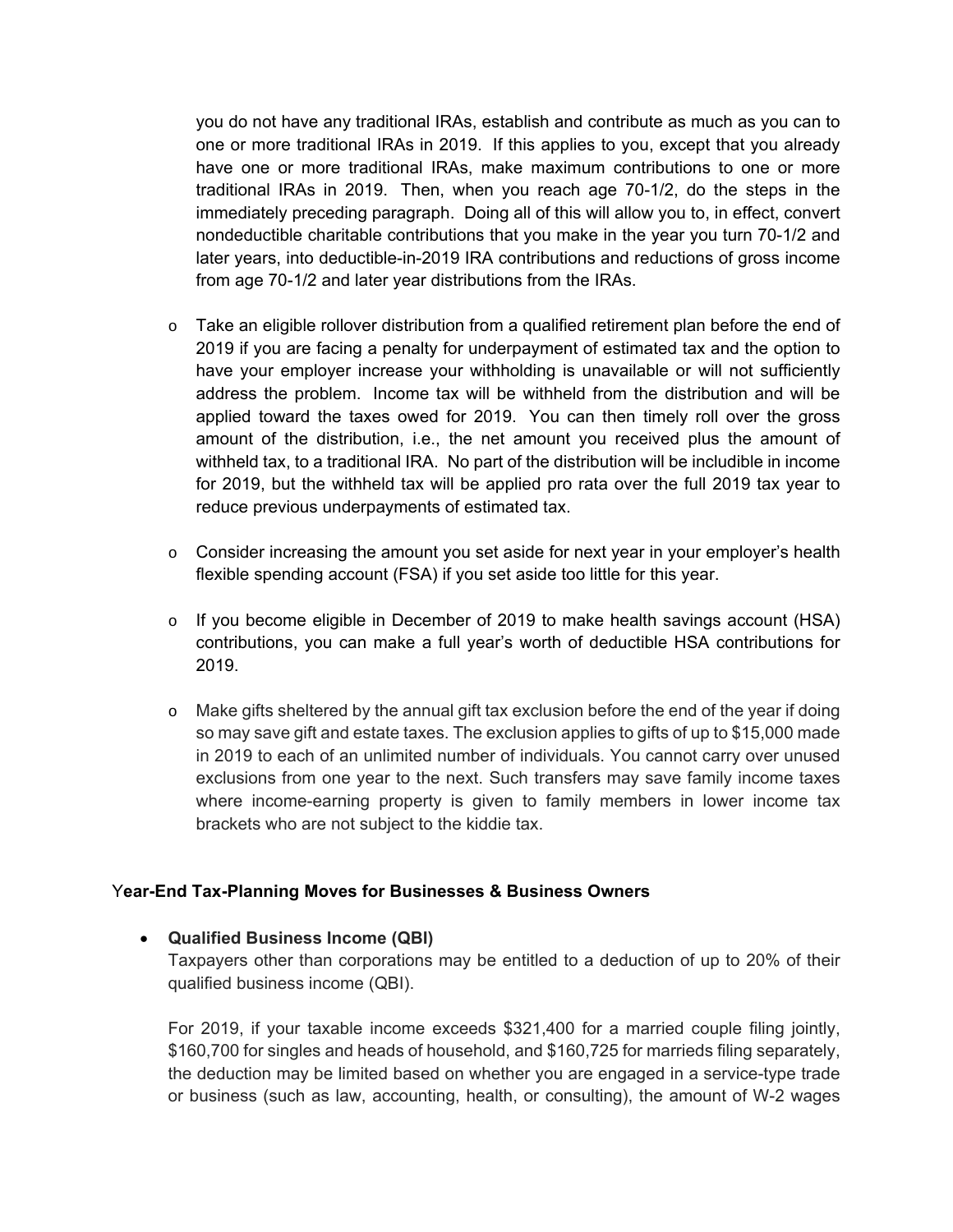paid by the trade or business, and/or the unadjusted basis of qualified property (such as machinery and equipment) held by the trade or business. The limitations are phased in– for example, the phase-in applies to joint filers with taxable income between \$321,400 and \$421,400 and to single taxpayers with taxable income between \$160,700 and \$210,700.

Taxpayers may be able to achieve significant savings with respect to this deduction, by deferring income or accelerating deductions so as to come under the dollar thresholds (or be subject to a smaller phaseout of the deduction) for 2019. Depending on your business model, you also may be able increase the new deduction by increasing W-2 wages before year-end. The rules are quite complex, so do not make a move in this area without consulting us. Please note that even your rental real estate income might eligible for this deduction. Please see us to discuss the eligibility requirements.

### **Cash Method of Accounting**

More "small businesses" are able to use the cash (as opposed to accrual) method of than were allowed to do so in earlier years. To qualify as a "small business," you must, among other things, satisfy a gross receipts test. For 2019, the gross-receipts test is satisfied if, during a three-year testing period, average annual gross receipts do not exceed \$26 million (the dollar amount was \$25 million for 2018, and for earlier years it was \$5 million). Cash method taxpayers may find it a lot easier to shift income, for example by holding off billings till next year or by accelerating expenses, for example, paying bills early or by making certain prepayments.

# **• Business Property Expensing**

Businesses should consider making expenditures that qualify for the liberalized business property expensing option. For tax years beginning in 2019, the expensing limit is \$1,020,000, and the investment ceiling limit is \$2,550,000. Expensing is generally available for most depreciable property (other than buildings) and off-the-shelf computer software.

It is also available for qualified improvement property (generally, any interior improvement to a building's interior, but not for enlargement of a building, elevators or escalators, or the internal structural framework), for roofs, and for HVAC, fire protection, alarm, and security systems.

The generous dollar ceilings that apply this year mean many small and medium sized businesses that make timely purchases will be able to currently deduct most if not all their outlays for machinery and equipment. What's more, the expensing deduction is not prorated for the time that the asset is in service during the year. The fact that the expensing deduction may be claimed in full (if you are otherwise eligible to take it) regardless of how long the property is held during the year can be a potent tool for year-end tax planning. Thus, property acquired and placed in service in the last days of 2019, rather than at the beginning of 2020, can result in a full expensing deduction for 2019.